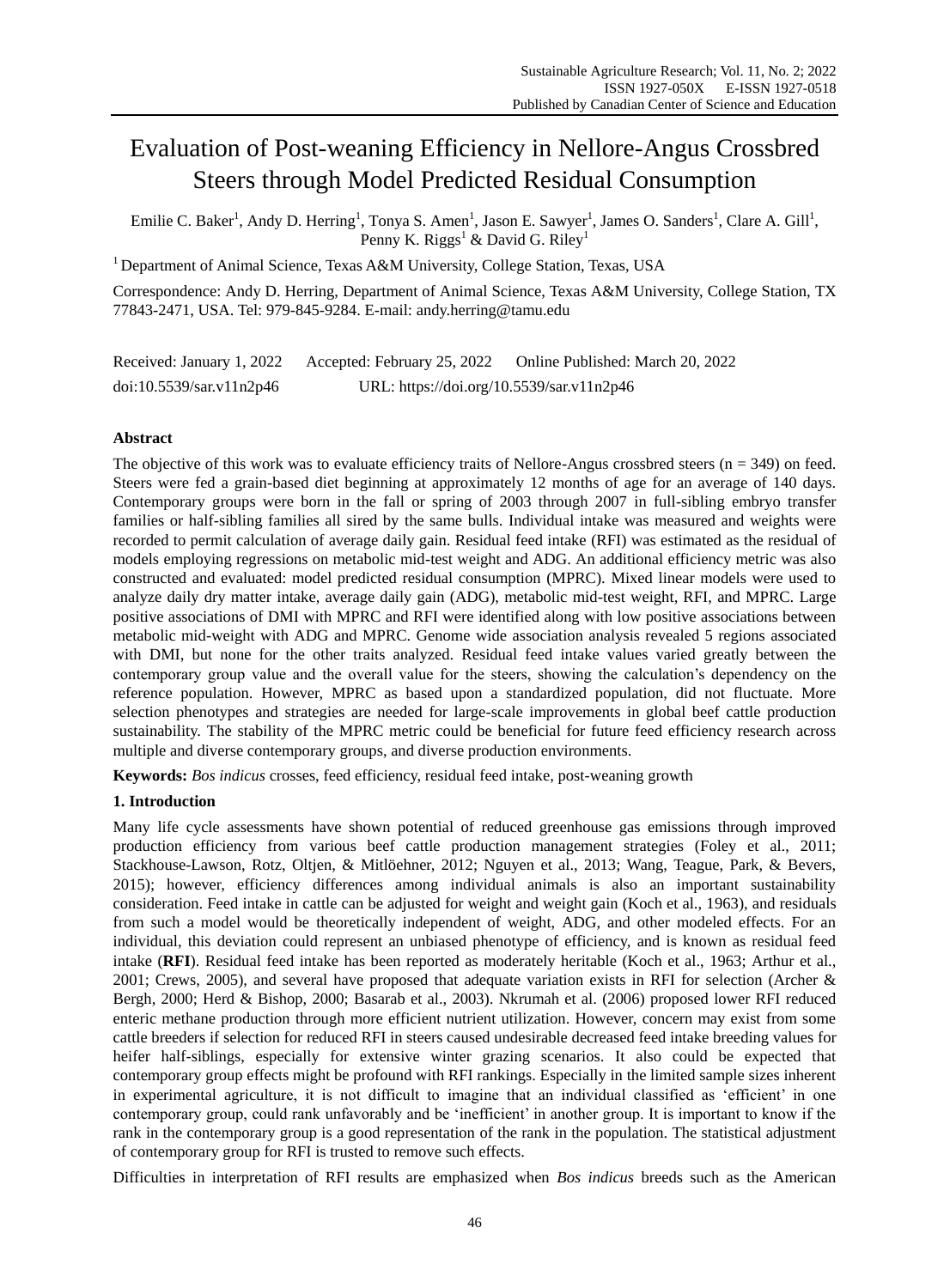Brahman are included in a study with *Bos taurus* cattle (e.g., Elzo et al., 2009). In most scenarios, *Bos indicus* cattle have lower intake relative to expectation, and thus often have lower (more desirable) RFI relative to other breeds. However, this lower level of intake also results in relatively lower growth rates, such that cost of production (feed conversion ratio) is less desirable in these types despite their lower RFI. Evaluation of relative feed utilization efficiency might be better accomplished with another metric that could minimize the difficulties associated with RFI. Improving efficiency (reducing feed demand) and increasing productivity (beef produced per unit of energy consumed in the entire production system) are important components of improving measures of sustainable production; these considerations are particularly important in poverty-stricken and resource-limited regions, many of which rely on tropically adapted cattle populations. Metrics that allow identification of more efficient and productive *Bos indicus* cattle and their crosses may also become more important in temperate areas that may experience an increase in temperatures.

A research population of  $F_2$  Nellore-Angus was established in Central Texas in the mid-2000s to discover genomic regions associated with multiple beef production and efficiency traits. Phenotypes related to post-weaning growth and feed efficiency were recorded for steers from that population. The objectives of this project were to: (1) assess an efficiency metric based on a standardized nutrition model, especially in comparison to RFI and its components, (2) characterize family performance for feed efficiency traits, (3) assess correspondence of efficiency traits with carcass and animal temperament, and (4) assess association of SNP with the efficiency phenotypes.

#### **2. Materials and Methods**

### *2.1 Animals*

All procedures involving animals were approved by the Texas A&M University Institutional Animal Care and Use Committee. The animals in the overall project population were described previously in detail (Riley et al., 2013; Hulsman Hanna et al., 2014). In brief, those with records in this research were steers sired by 4  $F_1$ Nellore-Angus bulls from 14 full-sibling  $F_2$  Nellore-Angus families produced by embryo transfer and 4 half-sibling families (from half *Bos indicus*-*Bos taurus* dams). These steers (n = 349) were born in either fall (embryo transfer calves only) or spring from 2003 to 2007.

After weaning, calves grazed pastures for approximately 130 days. Warm season pastures included coastal bermudagrass (*Cynodon dactylon*), Eastern gamagrass (*Tripsacum dactyloides*), and Kleingrass (*Panicum coloratum*). Steers were supplemented with coastal bermudagrass hay or sorghum-sudangrass (*Sorghum bicolor*) hay in the winter. After this growing period, calves were placed in pens and fed a grain-based diet (Table 1), and individual feed intake was evaluated using a Calan gate system (American Calan, Inc., Northwood, NH) beginning at 11 to 13 months of age. These facilities were either soil surfaced pens with bunks under a shade structure (Year 1) or concrete surfaced pens with shade over 50% of the pen area. Feed was offered *ad libitum*, and refused feed was collected and weighed at 7-day intervals, with fresh feed offered if there was substantial buildup of refused feed. The diet was periodically checked for DM content, which averaged 90%. A few steers refused to eat from the Calan gate bunks, and their records were excluded from analyses. Steer weights were recorded every 28 days while on feed. Steers were fed to achieve a  $12<sup>th</sup>$ -rib back-fat thickness of 0.9 cm based upon visual appraisal. The average time on feed was 140 days and ranged from 128 to 151.

Table 1. Ration formulation<sup>1</sup>

| Ingredient        | $\frac{0}{0}$ |
|-------------------|---------------|
| Ground milo       | 20.00         |
| Ground corn       | 31.25         |
| Cottonseed meal   | 9.00          |
| Cottonseed hulls  | 25.00         |
| Molasses          | 10.00         |
| Premi $x^2$       | 3.00          |
| Ammonium chloride | 0.25          |
| $R - 1500^3$      | 1.50          |
|                   |               |

 $1$  Expressed as a percent on an as-fed basis

<sup>&</sup>lt;sup>2</sup> Composition of premix: ground limestone, 60%; trace mineralized salt, 16.7% (NaCl, 98%; Zn, 0.35%; Mn, 0.28%; Fe, 0.175%, Cu, 0.035%, I, 0.007%, Co, 0.007%); mono-dicalcium phosphate, 13%; potassium chloride 6.7%; Vitamin premix, 3.3% (vitamin A, 2,200,000 IU/kg; vitamin D, 1,100,000 IU/kg, vitamin E, 2,200 IU/kg); Zinc oxide, 0.33%.

<sup>&</sup>lt;sup>3</sup> R-1500 contains 1.65 g monensin sodium (Rumensin<sup>TM</sup>) per kg.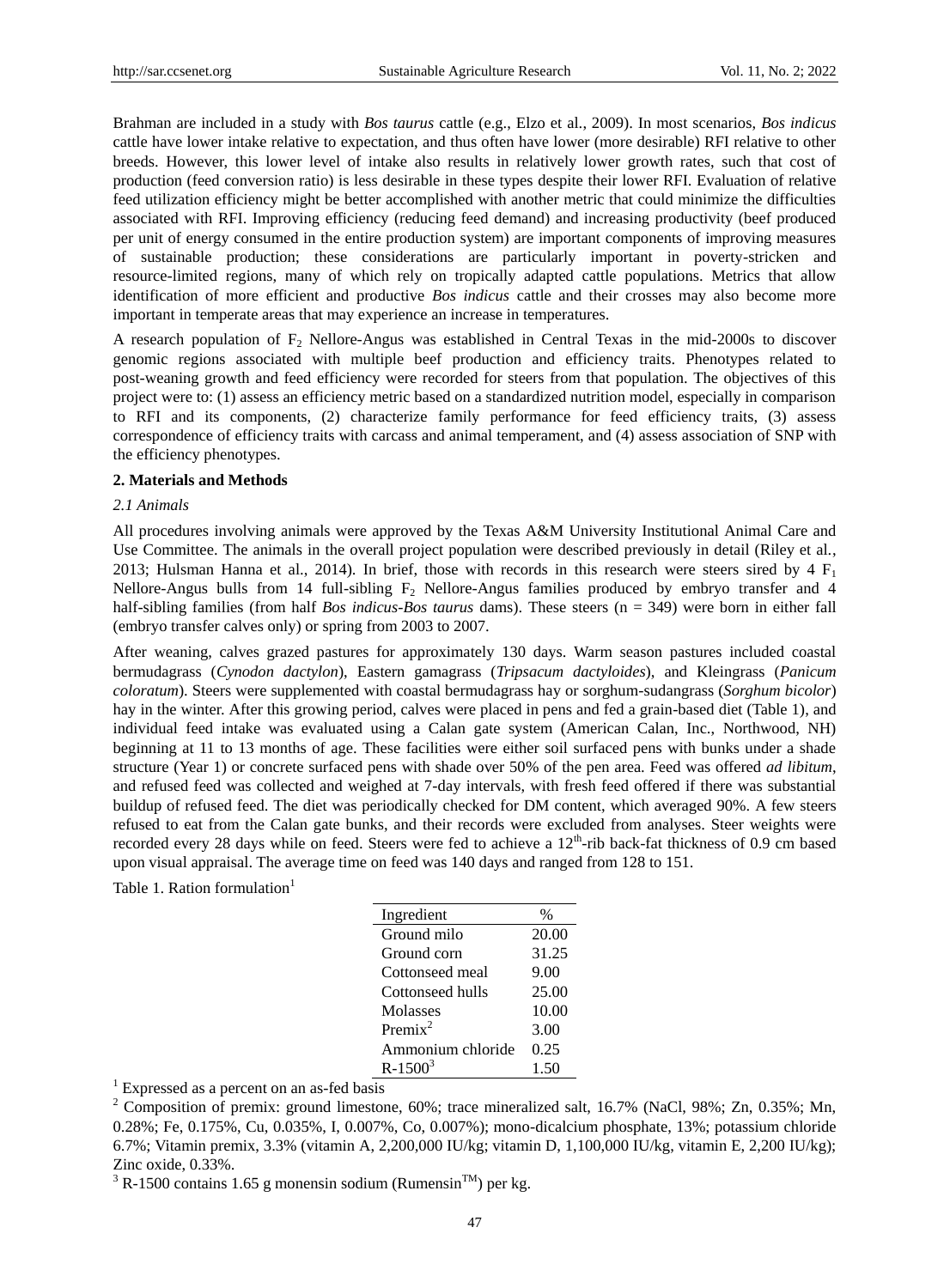## *2.2 Traits Evaluated*

Observed dry matter intake (DMI) was regressed on ADG and mean metabolic BW  $(BW^{0.75})$  to yield residual feed intake (**RFI**) values within contemporary groups for a 140-day feeding period. Using the NRC (1996) beef cattle model, daily feed intake of each steer was predicted based on observed weight gain and standardized input for animal type, age, sex, condition, and breed. This model-predicted intake was subtracted from observed DMI and the difference defined as **model predicted residual consumption** (**MPRC**). Similar to RFI, those animals that consumed less than predicted (and thus, were more efficient) had negative values of MPRC. Unlike RFI, this measure used the same standard model to predict intake across all contemporary groups, rather than estimating a unique regression model within each group.

## *2.3 Genotypes*

The BovineSNP50v.1 assay (Illumina Inc., San Diego, CA) was obtained for all project animals and was previously described in detail by Tolleson et al. (2017). The quality-edited set of SNP markers used in genome-wide association analyses was 34,980.

#### *2.4 Statistical Analyses*

Preliminary analyses were used to construct final models for each trait. Investigated fixed effects included steer birth year, birth season, feedlot pen (a block effect), age of dam (nursing dam for embryo transfer calves), and age in days as a covariate. Random effects investigated included additive direct and maternal additive effects. Single-trait analyses were conducted with ASReml (Gilmour, Gogel, Cullis, & Thompson, 2009). Additional analyses were conducted to deliberately assess the effect of family as designed; those additional analyses did not include modeled random genetic effects other than the residual variance.

Genome-wide association analyses were conducted using JMP Genomics (SAS Inst., Inc., Cary, NC). These consisted of fixed regressions on genotypic values (number of copies of the minor allele at each locus) and inclusion of the genomic relationship matrix (Yu et al., 2006) to model the covariances among animals. The false discovery rate (FDR) was controlled per methodology of Benjamini & Hochberg (1995). Map coordinates of associated SNP were obtained from the bovine reference assembly UMD-3.1 (Zimin et al., 2009), and the nearest gene to each SNP was identified using the R package MAP2NCBI (Hulsman Hanna & Riley, 2014).

The relationship between RFI and MPRC was illustrated by calculating simple correlation and Spearman's rank correlation between the two traits and through comparison of individuals' classification for each respective trait. Analysis of RFI and its components was done by comparing contemporary group RFI and classification to an overall RFI and classification. Group and overall classification was also compared for MPRC.

## **3. Results**

## *3.1 Descriptive Statistics and Family Differences*

Summary statistics for the evaluated steer traits are presented in Table 2. For all traits, likelihood ratio tests indicated that the only random term supported was additive genetic effects. From preliminary analyses, contemporary groups were designated as combinations of year and season of birth. This effect (*P* < 0.001 all traits) included 9 levels, and ranged from 13 to 63 steers per group. Age of dam was not a significant source of variation for these traits. Linear regressions of trait on steer age in days  $(P < 0.04)$  indicated that older steers had heavier metabolic mid-weight, lower ADG, and higher (worse) MPRC (0.05  $\pm$  0.008 kg, –0.07  $\pm$  0.03 kg/d, and 0.007  $\pm$  0.003, respectively), but steer age was not influential ( $P > 0.29$ ) for DMI or RFI. Estimates of additive and residual variances were 3.64 and 3.16 kg<sup>2</sup>, 0.003 and 0.007 kg<sup>2</sup>, 0.15 and 0.35 kg<sup>2</sup>, 0.14 and 0.67 units<sup>2</sup>, and  $0.07$  and  $0.67$  units<sup>2</sup> for metabolic mid-weight, ADG, DMI, MPRC, and RFI, respectively.

Table 2. Descriptive statistics of evaluated traits ( $n = 349$  steers)<sup>1</sup>

|             | Mean          |      | SD Minimum Maximum |       |
|-------------|---------------|------|--------------------|-------|
| MMWT, kg    | 74.70 6.34 58 |      |                    | 92    |
| ADG, kg     | 1.13          | 0.29 | 0.4                | 1.98  |
| DMI, kg     | 9.18          | 1.57 | 4.83               | 14.28 |
| <b>RFI</b>  | 0.00          |      | $0.83 - 3.10$      | 2.72  |
| <b>MPRC</b> | $-0.17$       |      | $1.37 - 3.93$      | 3.53  |

 ${}^{1}$ MMWT = metabolic mid-weight

 $ADG = average daily gain$ 

 $DMI = dry$  matter intake  $RFI = residual feed intake$ 

MPRC = model predicted residual consumption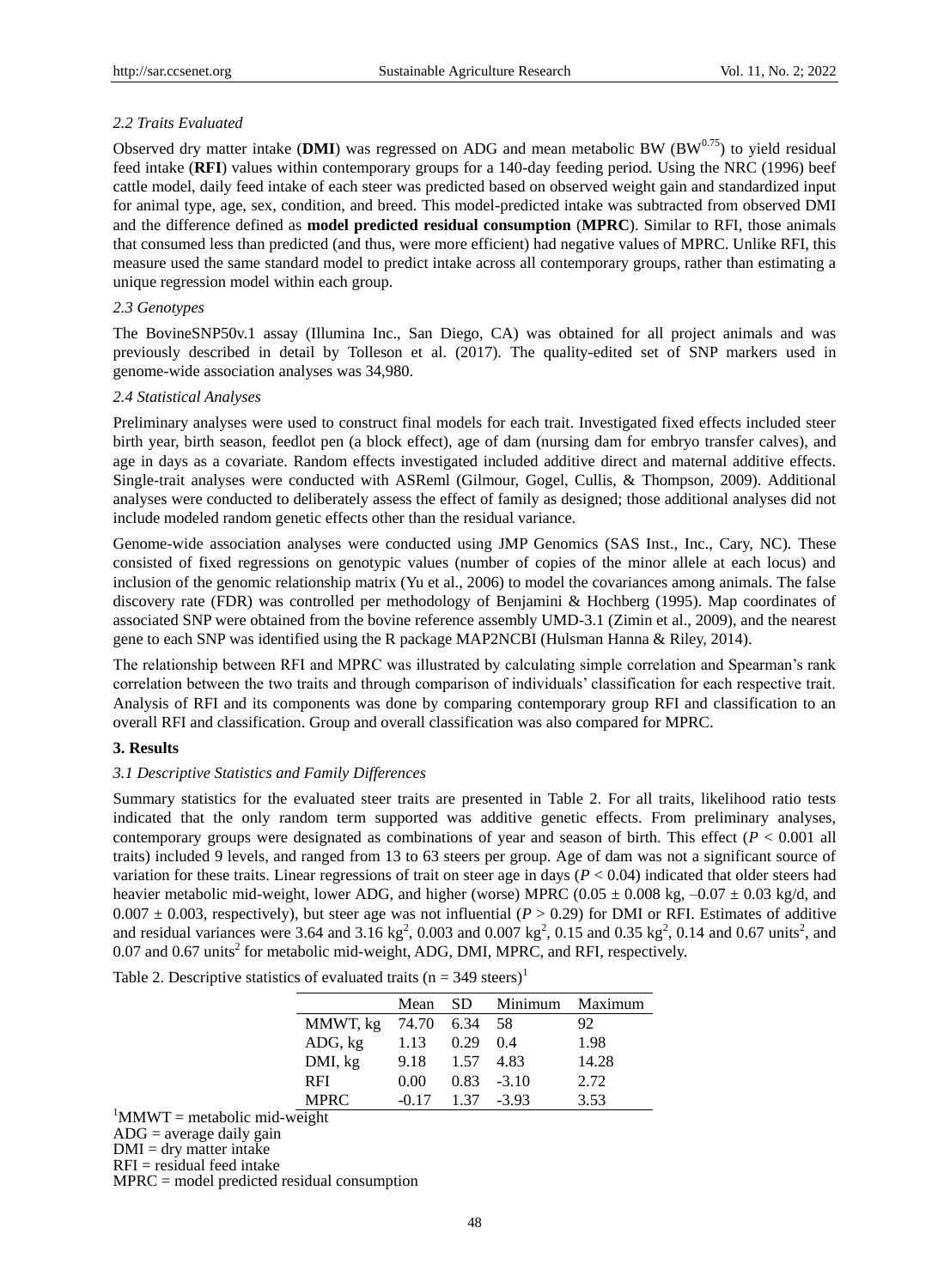## Table 3. Family means for efficiency traits<sup>1</sup>

| Sire   | Family | MMWT                  | ADG                | DMI                | <b>MPRC</b> |
|--------|--------|-----------------------|--------------------|--------------------|-------------|
| 297J   | 70     | 34.1 <sup>ab</sup>    | 0.51 <sup>ab</sup> | 4.49 <sup>a</sup>  | 0.49        |
|        | 71     | $35.1^{\circ}$        | $0.51^{ab}$        | 4.20 <sup>ab</sup> | $-0.23$     |
|        | 95     | $35.3^{\circ}$        | $0.53^{\rm a}$     | $4.39^{a}$         | $-0.09$     |
| 432H   | 72     | $32.6^\circ$          | $0.45^{ab}$        | $3.93^{ab}$        | 0.09        |
|        | 73     | 32.6 <sup>abc</sup>   | $0.47^{ab}$        | 4.27 <sup>ab</sup> | 0.67        |
|        | 82     | 34.0 <sup>ab</sup>    | $0.47^{ab}$        | $4.24^{ab}$        | 0.43        |
|        | 96     | $35.4^{\circ}$        | $0.53^{\rm a}$     | $4.53^{\rm a}$     | 0.24        |
| 437J   | 74     | $31.8$ <sup>abc</sup> | $0.39^{ab}$        | $4.17^{ab}$        | 1.20        |
|        | 75     | 32.7 <sup>bc</sup>    | $0.52^{ab}$        | 4.39 <sup>ab</sup> | 0.33        |
|        | 81     | $34.5^{\rm a}$        | $0.53^{\rm a}$     | $4.41^{\rm a}$     | 0.13        |
|        | 83     | 35.0 <sup>a</sup>     | $0.48^{ab}$        | $4.42^{ab}$        | 0.63        |
|        | 97     | $34.5^{\circ}$        | $0.51^{ab}$        | 4.29 <sup>ab</sup> | 0.08        |
| 551G   | 76     | $30.3^\circ$          | $0.44^{ab}$        | $3.76^{ab}$        | $-0.05$     |
|        | 77     | $34.6^a$              | $0.52^{\rm a}$     | $4.35^{ab}$        | 0.04        |
|        | 80     | $32.8^{bc}$           | $0.45^{ab}$        | $3.75^{b}$         | $-0.28$     |
|        | 84     | $31.6^\circ$          | 0.40 <sup>b</sup>  | $3.56^b$           | $-0.09$     |
|        | 98     | $33.7^{ab}$           | $0.53^{ab}$        | $4.32^{ab}$        | 0.04        |
| Avg SE |        | 0.65                  | 0.04               | 0.26               | 0.25        |
| Min SE |        | 0.40                  | 0.03               | 0.21               | 0.15        |
| Max SE |        | 1.22                  | 0.06               | 0.40               | 0.46        |

 ${}^{1}$ MMWT = metabolic mid-weight

 $ADG = average daily gain$ 

 $DMI = dry$  matter intake

MPRC = model predicted residual consumption

a<sup>-c</sup>Within a column: means that do not share a common superscript differ after Bonferroni correction for multiple comparisons (*P* < 0.000325).

Differences among families for metabolic mid-weight, ADG, and DMI are shown in Table 3. Although family was a significant effect  $(P < 0.05)$  in analysis of MPRC, there were no significant differences after correction for multiple comparisons. Family was not an influential component  $(P = 0.14)$  of RFI in these data. Families sired by 297J had higher values for metabolic mid-weight, ADG, and DMI. The other 3 bulls sired at least one family with a significantly lower metabolic mid-weight. Differences in ADG and DMI mostly involved families sired by 551G, especially family 84, which had lower (*P* < 0.0003) ADG than 4 other families, 1 each from each sire (including another from 551G). Families 80 and 84 (sired by 551G) had lower  $(P < 0.0003)$  DMI than 4 families that were sired by the other 3 bulls. Family differences, in the absence of modeled genetic effects, could be indicative of the genetic variation in such traits; previously family effects were noted as large for this experimental population, especially for udder traits (Tolleson et al., 2017) and carcass traits (Riley et al., 2019), but to a lesser degree for other traits.

#### *3.2 Correlations Involving RFI and MPRC*

The traits of this study were in many cases strongly related to each other. There were large positive associations of DMI with MPRC and RFI, and low positive associations between metabolic mid-weight with ADG and MPRC, as indicated by the unadjusted correlation coefficients presented in Table 4. As expected, residual correlations of ADG and DMI with RFI were not different from 0. However, correlations (residual and simple) for MPRC with ADG were negative.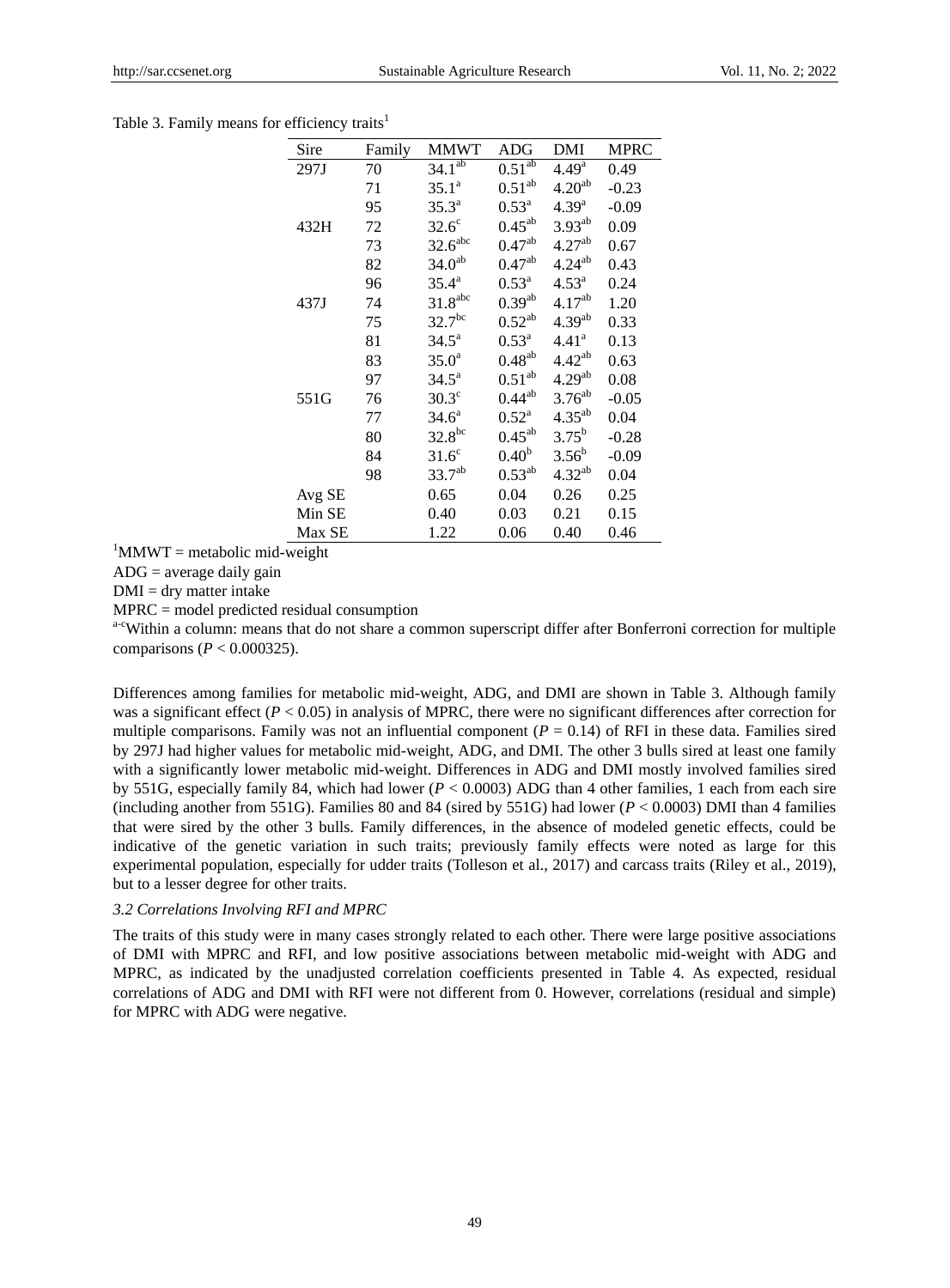|  |  |  | Table 4. Simple (above diagonal) and residual (below diagonal) correlation coefficients of efficiency traits <sup>1,2,3</sup> |  |
|--|--|--|-------------------------------------------------------------------------------------------------------------------------------|--|
|  |  |  |                                                                                                                               |  |

|             | <b>MMWT</b> | ADG               | DMI  | <b>MPRC</b> | RFI  |
|-------------|-------------|-------------------|------|-------------|------|
| <b>MMWT</b> |             | 0.22              | 0.54 | 0.11        |      |
| ADG         | 0.54        |                   | 0.52 | $-0.48$     | 0    |
| DMI         | 0.66        | 0.76              |      | 0.47        | 0.53 |
| <b>MPRC</b> | 0.11        | $-0.08$           | 0.56 |             | 0.61 |
| <b>RFI</b>  | 0           | $\mathbf{\Omega}$ | 0.57 | 0.96        |      |

 ${}^{1}$ MMWT = metabolic mid-weight

 $ADG = average daily gain$ 

 $DMI = dry$  matter intake

 $RFI = residual feed intake$ 

MPRC = model predicted residual consumption

<sup>2</sup>Coefficients in bold-faced font differ from 0 ( $P < 0.05$ ).

<sup>3</sup>Residuals were from models that included steer age as a fixed linear covariate, contemporary group as a fixed effect, and animal as a random effect.

Residual feed intake and MPRC have the same base calculation, (observed DMI minus predicted DMI), but they differ regarding how the predicted DMI value is estimated. For RFI, the predicted value is based on a regression of data collected from a given cohort, while for MPRC the predicted value is based on observed performance using a standard model. Considering the similarity in how the two measurements are calculated it is not surprising that analysis revealed a strong positive correlation coefficient of MPRC and RFI. The two measures also had a significant Spearman's rank correlation coefficient (0.62) indicating that steers should rank similarly for MPRC and RFI. This relationship is seen in the Nellore-Angus steers in this study. When comparing RFI vs. MPRC classification within contemporary groups relative to animals that were 1.5 SD away from the mean as low and high (as opposed to the commonly used 0.5 SD), 319 of the steers' rank categories were the same, however 30 differed. This indicates that the average contemporary group value could have major effects on its own efficiency group ranking.

The important difference between MPRC and RFI is the ability to more readily compare across contemporary groups/cohorts. Residual feed intake is dependent upon those contemporary groupings. To illustrate RFI's dependency on the contemporary group an animal is in, an overall RFI (pooled RFI) was calculated and compared to the steer's contemporary group RFI (group RFI). Comparison revealed no animals pooled RFI value matched its group RFI value. Shifting from a negative group RFI value to a positive pooled value did not occur, however 37 animals that had a positive group RFI value had a negative pooled RFI value. Thirty-three steers had over a 2-fold change in RFI from group to pooled. Group classification was compared to pooled classification as well, revealing 53 steers were reclassified. When the same comparison was done with group MPRC classification and pooled MPRC classification, 70 steers had different classifications between the two, the MPRC value itself however, did not change.

Table 5. Simple (first row within an efficiency trait) and residual (second row) correlation coefficients with temperament traits of yearling steers<sup>1, 2, 3</sup>

| Trait       | Aggressiveness | <b>Nervousness</b> | <b>Flightiness</b> | Gregariousness | Overall |
|-------------|----------------|--------------------|--------------------|----------------|---------|
| <b>MMWT</b> | 0.03           | $-0.22$            | $-0.19$            | $-0.21$        | $-0.20$ |
|             | 0.01           | $-0.16$            | $-0.11$            | $-0.15$        | $-0.16$ |
| ADG         | $-0.09$        | $-0.14$            | $-0.14$            | $-0.02$        | $-0.17$ |
|             | $-0.02$        | $-0.09$            | $-0.10$            | $-0.13$        | $-0.16$ |
| DMI         | $-0.01$        | $-0.16$            | $-0.15$            | $-0.08$        | $-0.19$ |
|             | 0.03           | $-0.10$            | $-0.08$            | $-0.12$        | $-0.09$ |
| <b>MPRC</b> | 0.08           | 0.02               | 0.02               | $-0.02$        | 0.01    |
|             | 0.07           | $-0.01$            | 0.01               | $\Omega$       | 0.08    |
| <b>RFI</b>  | 0.02           | 0.05               | 0.04               | 0.05           | 0.1     |
|             | 0.04           | 0.03               | 0.03               | 0.03           | 0.09    |

<sup>1</sup>Coefficients in bold-faced font differed from 0 ( $P < 0.05$ ).

<sup>2</sup>Residuals for efficiency traits were from models that included steer age as a fixed linear covariate, contemporary group as a fixed effect, and animal as a random effect.

<sup>3</sup>Residuals for temperament traits from models of Riley et al. (2016). Those traits scored on a 1-to-9 scale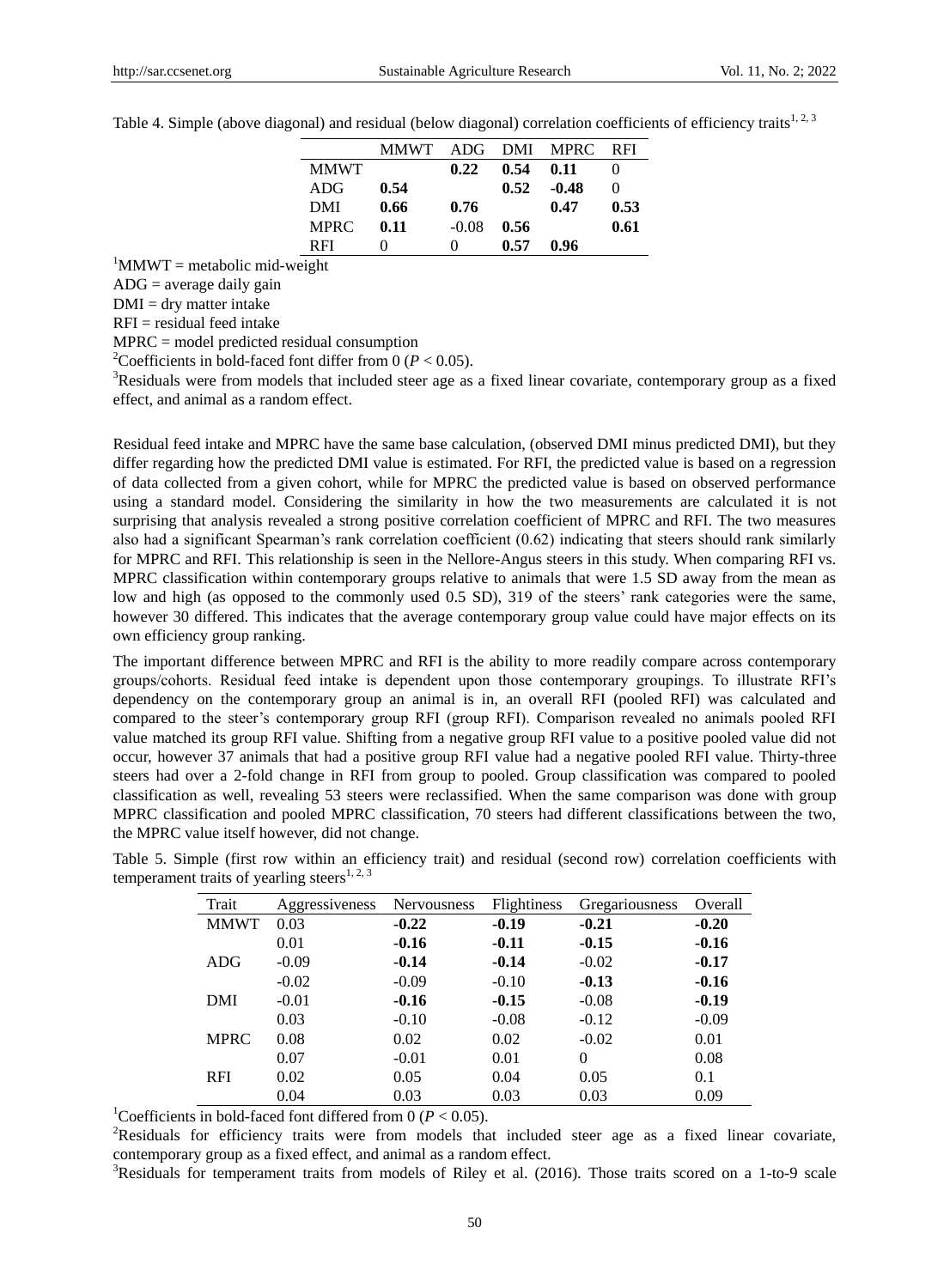included aggressiveness—the willingness of the animal to hit an evaluator; nervousness—visual indications to include trembling, vocalization, and other activities (urination, etc.); flightiness—indicated by running, jumping, or climbing behavior; gregariousness—willingness and comfort associated with being isolated from other animals; and overall temperament— distinct evaluator assessment based upon all information observed.

Table 5 provides correlations between efficiency traits and temperament scores. Similar to other reports, we saw slightly negative correlations between steer temperament and metabolic mid-weight, ADG, and DMI. Both simple and residual correlations involving temperament with MPRC and with RFI were not significant.

### *3.3 Genome-wide Associations*

Table 6 provides genes with suggestive associations with DMI. Although a strict control of FDR = 0.05 produced no detected associations of genomic regions with ADG, RFI, or MPRC, a more relaxed control of FDR (0.17) resulted in associations with DMI that included a single SNP on BTA 9 and 4 SNP in a region of BTA 11 (67.1 to 75.7 Mb).

Table 6. Genomic markers with suggestive association  $(P = 0.17)$  with daily dry matter intake (DMI) and closest genes

| <b>BTA</b> | Mb    | Name                         | Candidate gene                                  | Boundary |
|------------|-------|------------------------------|-------------------------------------------------|----------|
| 9          | 1 29  | ARS BFGL NGS 115046          | SPARC related modular calcium binding 2 (SMOC2) | within   |
| -11        | 67.11 | Hapmap30504 BTA 126653       | rho GTPase activating protein 25 (ARHGAP25)     | within   |
| -11        | 69.84 | BTA 28849 no rs              | Yippee-like 5 (YPEL5)                           | 69.70    |
| -11        |       | 72.64 Hapmap29423 BTA 126740 | microtubule associated protein RP/EB family     | within   |
|            |       |                              | member 3 (MAPRE3)                               |          |
| -11        | 75.69 | ARS BFGL NGS 12720           | kelch like family member 29 (KLHL29)            | 75.62    |

 ${}^{1}BTA = Bos \; taurus \; autosome; Mb = megabase \; location \; UMD-3.1 \; bovine \; assembly.$ 

 $2B$ oundary indicates the Mb location of the nearest gene boundary to the marker. Entry in this column of "within" means that the marker was located within the published gene boundaries.

The SNP on BTA 9 with suggestive association with DMI was located within the gene SPARC related modular calcium binding 2 (*SMOC2*; Vannahme, Gösling, Paulsson, Maurer, & Hartmann, 2003), which is a regulator of cell-matrix interactions (Maier, Paulsson, & Hartmann, 2008). The protein product of this gene has been demonstrated to be involved in differentiation in a variety of tissues and structures in mammals, including lung (Wilk, Herbert, Shoemaker, Gottlieb, & Karamohamed, 2007), blood vessels (Rocnik, Liu, Sato, Walsh, & Vaziri, 2006), teeth (AlFawaz et al., 2013; Kim et al., 2016), endometrium (Araujo et al., 2017), cardiac tissue (in which it was differentially methylated; Laugier et al., 2017), kidney, (Gerarduzzi et al., 2017), eye (Al-Dabbagh et al., 2017), cartilage (Wilson et al., 2016), cranial structure in dogs (Marchant et al., 2017), and brain tissue (Roy et al., 2013).

The region located from 67 to 76 Mb on BTA 11 had 4 SNP with suggestive association with DMI. Two of those were within genes, rho GTPase activating protein 25 (*ARHGAP25*; Csépányi-Kömi et al., 2012) and microtubule associated protein RP/EB family member 3 *(MAPRE3)*. The former (*ARHGAP25*) has a regulatory role in neutrophil phagocytosis (Csépányi-Kömi, Sirokmány, Geiszt, & Ligeti, 2012) as well as in mobilization of hematopoietic stem and progenitor cells (Wang et al., 2016). The protein produced by *MAPRE3* is an end binding protein and consistent with its name is involved in the assembly of basic molecular structures (Su & Qi, 2001; Komarova et al., 2009). This gene (*MAPRE3*) was differentially expressed in lymphatic ileal tissue of scrapie infested lambs relative to controls (Austbø et al., 2008), and levels of its protein were elevated in mice olfactory bulbs with respect to a particular odor (Li et al., 2010). Another SNP with suggestive association in this region was near Yippee-like 5 (*YPEL5*) that has documented roles with cell division processes (Hosono et al., 2010). The last of these 4 SNP was near kelch like family member 29 (*KLHL29*, Jin et al., 2017).

## **4. Discussion**

## *4.1 Relationships Involving Efficiency Traits*

The residual correlation coefficients in Table 4 confirm the strong positive relationship of DMI with RFI and with MPRC. These are not genetic correlations, but it is reasonable to think that those would also be large and positive, similar to those reported in Nellore cattle by Matos Ceacero et al. (2016) and in *Bos taurus* crossbred cattle by Rolfe et al. (2011). This relationship suggests that selection for reduced RFI would also reduce breeding values for DMI, which may be detrimental for growing steers on *ad libitum* feed, but would almost certainly be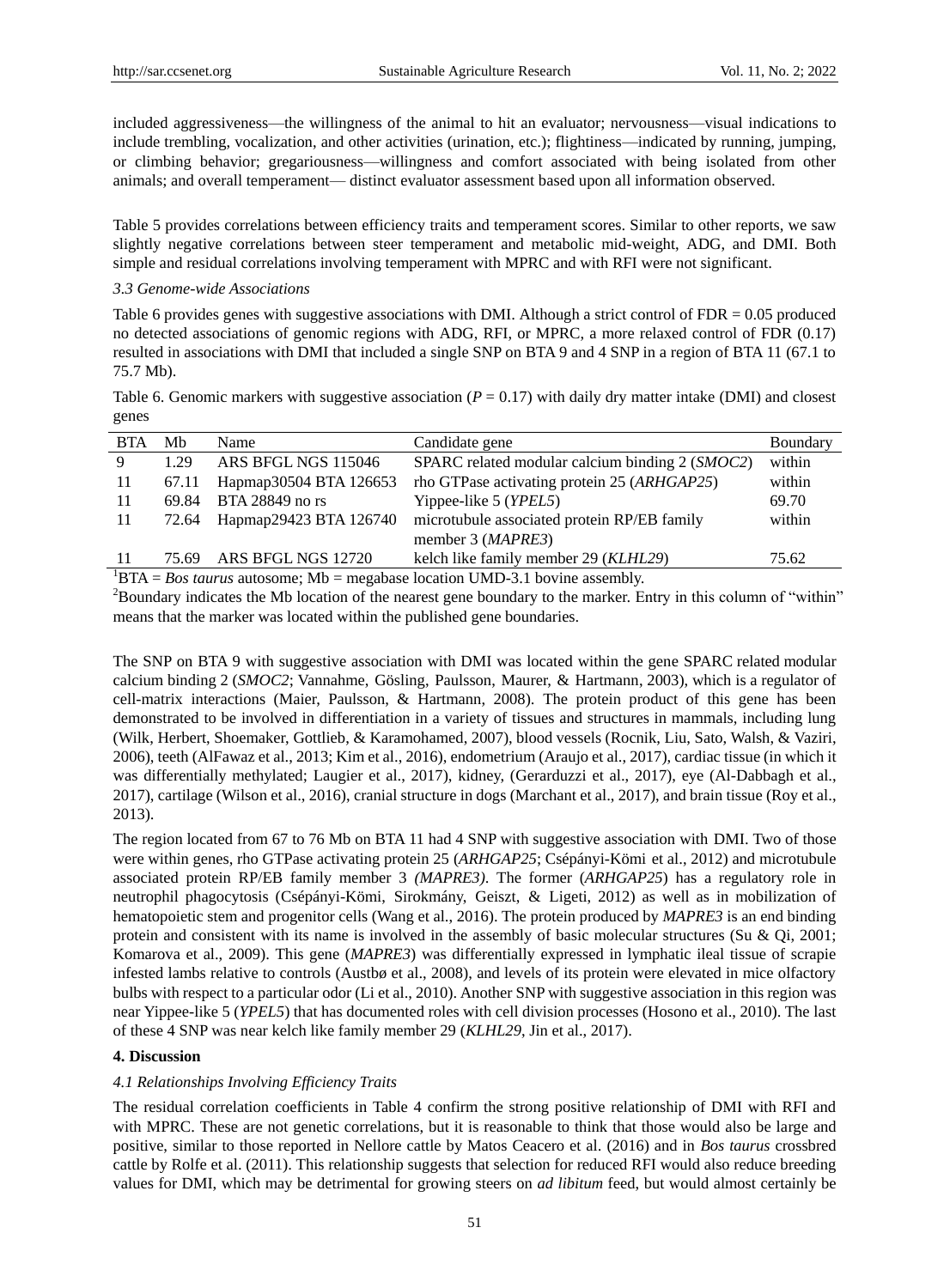undesirable for their half-sisters as they become producing cows (C. A. Ferrell, personal communication). Decreased DMI could lead to energy and protein requirement deficiencies, and in turn decreased cow and offspring productivity (Funston, Summers, & Roberts, 2012). If satiety in grazing cattle is related to maintenance requirement, then reduced DMI might be indicative of reduced maintenance requirements (manifested as improved efficiency if intake were fixed). It seems appropriate to avoid any management or selection program that could potentially reduce the feed intake (and/or appetite) of beef cows grazing marginal and/or climate-variable resources. If DMI reduction is voluntary and is accompanied by lowered nutritional requirements without reduced production, this could improve production efficiency. Cusack et al. (2021) stated in their sustainability review of global beef production that no one type or breed of cattle showed clear advantages globally; however, the adaptation aspect and production levels of low RFI cattle when utilized in more challenging and variable environments need to be investigated before the most useful strategies can be determined, especially to aid in poverty reduction.

Reclassification of animals when comparing the smaller contemporary groups to the overall group is not surprising; the key difference between MPRC and RFI is that the MPRC value remains stable across comparison because it is based upon a single reference population. Residual feed intake however is a less stable value because it is dependent on the population in consideration (contemporary vs overall in this study). The stability of the MPRC measurement may be advantageous for doing comparisons across different groups, studies, and populations, and, potentially across highly variable production environments.

Based on these results, there appear to be very limited opportunities to use these efficiency traits as predictor traits for beef traits later in the value chain, or vice versa in similar *Bos indicus* crossbred. Although there were some significant correlation coefficients (estimated using either unadjusted trait values or residuals from appropriate models) of these traits with temperament scores (Riley et al., 2016), most were not large (Table 5). This suggests that temperament was not strongly associated with such traits in this population, and this was consistent with reported low genetic correlations of similar traits with flight speed as a temperament trait (Rolfe et al., 2011). However, many researchers have reported strong associations of good temperament with good performance in growing cattle (e.g., Nkrumah et al., 2007; Cafè et al., 2011). There were strong positive correlations between DMI, ADG, and RFI with traits such as carcass weight and ribeye area, but otherwise these efficiency traits were weakly correlated  $(|r| < 0.2)$  with quality traits, sensory panel palatability assessments, and panel assessed flavor and aromatics measured on steaks or carcass sides with or without electrical stimulation (data not shown).

#### *4.2 Genome-wide Associations*

There have been many genome-wide association studies of efficiency traits in many cattle populations. Several have reported associations of regions of BTA 11 with DMI or RFI (Márquez, Enns, Grosz, Alexander, & MacNeil, 2009; Sherman, Nkrumah, Li, Bartusiak, Murdoch, & Moore, 2009; Bolormaa et al., 2011; Lu et al., 2013; Seabury et al., 2017). Rolf et al. (2012) reported loci associated with average feed intake in Angus cattle on BTA 11 very near the suggestive loci from the present study (78.3 Mb) as well as an association of a locus on BTA 9 (105.9 Mb) with RFI. Abo-Ismail et al. (2018) developed a custom panel of SNP for use with feed efficiency trait improvement. They considered 3 SNP loci on BTA 9 (Rolf et al., 2012; Abo-Ismail et al., 2014) and 10 loci on BTA 11 (Rolf et al., 2012; Yao et al., 2013; Abo-Ismail et al., 2014). Three loci of the 10 loci from BTA 11 were included in that panel (4.7, 3.6, and 28.8 Mb). Genome-wide association studies of these traits in Nellore cattle have reported no DMI or RFI associations on BTA 9 or 11 (de Oliveira et al., 2014; Santana et al., 2014) and associations on both chromosomes with DMI (Olivieri et al., 2016). There has been noted minimal across-population overlap of detected SNP with association for these traits (Saatchi et al., 2014). New methods have been developed to look at multiple feed efficiency GWAS studies to identify similarities. Pathway based meta-analysis, using 201 significant SNP markers from 10 different studies, identified a significant pathway related to residual feed intake: valine leucine and isoleucine degradation. That significant pathway included 3 markers, from 3 different genes, that could be important to residual feed intake (Duarte et al., 2019). Other approaches, such as system biology approaches, may be beneficial to identifying genes that influence feed efficiency (Alexandre et al., 2019).

#### **5. Conclusion**

Evaluation of feed efficiency traits such as DMI, RFI, and MPRC in these Nellore-Angus steers revealed family differences for ADG and DMI, but not for MPRC or RFI. Although RFI and MPRC had similar correlations with DMI, MPRC had substantial negative correlation with ADG and slightly positive correlation with weight, whereas RFI will have 0 correlation with these traits by its calculation. The significant correlations between feed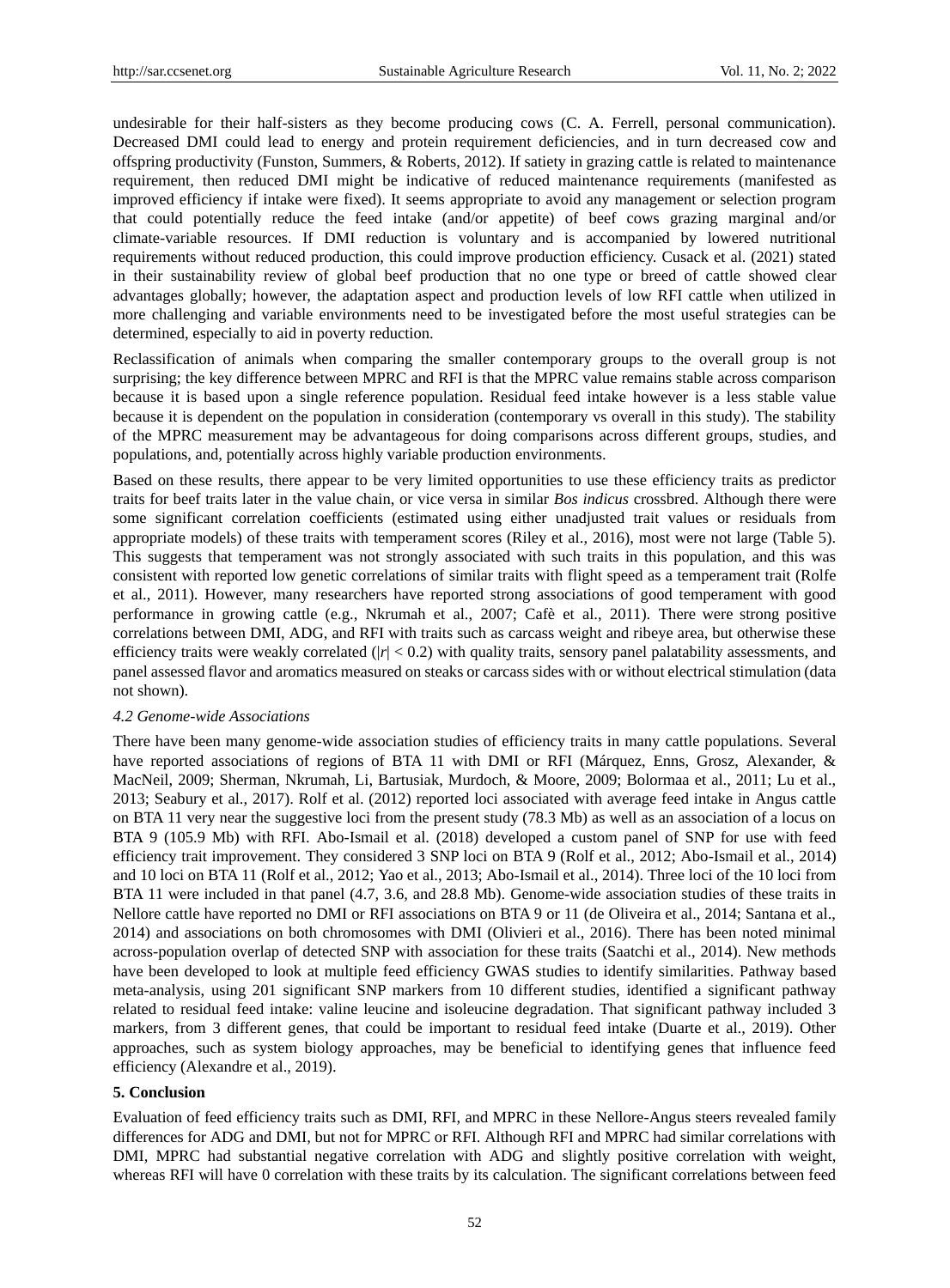efficiency and temperament evaluations seen here were weak, suggesting that temperament differences were not associated with performance traits evaluated in this population. Correlation between RFI and MPRC was 0.61. Use of MPRC as a standardized metric should be investigated relative to RFI because it may facilitate improved across-cohort comparisons and may be useful across diverse production settings as it is computed from a stable reference population, and does not fluctuate between cohort groups. Genome-wide analysis revealed no associations with ADG, RFI, or MPRC, but 5 SNPs were associated with DMI adding to the growing list of SNPs associated with feed efficiency traits. Because MPRC was correlated with both DMI (positively) and ADG (negatively) it is likely more closely associated with economic indicators of production efficiency, but these same benefits may present selection issues similar to the use of RFI. Further use of MPRC may facilitate improved comparisons across studies, and its evaluation across diverse production environments is encouraged.

#### **Acknowledgements**

This project was supported in part by National Research Initiative Competitive Grant no. 2008-35205-18767 from the USDA National Institute of Food and Agriculture, Texas A&M AgriLife Research Beef Competitiveness Program, and the U.S. Beef Checkoff Program.

Appreciation is noted for B. D. Johnson, M. D. Freedman, and all personnel at the Texas A&M AgriLife Research Center at McGregor.

## **Declaration of Interest**

The authors declare that there are no conflicts of interest.

## **Ethics statement**

All procedures were in compliance with the Guide for the Care and Use of Agricultural Animals in Research and Teaching (FASS, 2010) and approved by the Texas A&M University Animal Care and Use Committee

#### **Software and data repository resources**

The authors declare that the data of this research are not deposited in any official repository.

#### **References**

- Abo-Ismail, M. K., Lansink, N., Akanno, E., Karisa, B. K., Crowley, J. J., Moore, S. S., … Plastow, G. S. (2018). Development and validation of a small SNP panel for feed efficiency in beef cattle. *Journal of Animal Science, 96*, 375-397. https://doi.org/10.1093/jas/sky020
- Abo-Ismail, M. K., Vander Voort, G., Squires, J. J., Swanson, K. C., Mandell, I. B., Liao, X., Stothard, P., Moore, S., Plastow, G., & Miller, S. P. (2014). Single nucleotide polymorphisms for feed efficiency and performance in crossbred beef cattle. *BMC Genetics, 15*, 1. https://doi.org/10.1186/1471-2156-15-14
- Al-Dabbagh, N., Al-Shahrani, H., Al-Dohayan, N., Mustafa, M., Arfin, M., & Al-Asmari, A. K. (2017). The SPARC-related modular calcium binding protein 2 (*SMOC2*) gene polymorphism in primary glaucoma: a case-control study. *Clinical Ophthalmology, 11*, 549-555. https://doi.org/10.2147/OPTH.S126459
- Alexandre, P. A., Naval-Sanchez, M., Porto-Neto, L. R., Ferraz, J. B. S., Reverter, A., & Fukumasu, H. (2019). Systems biology reveals *NR2F6* and *TGFB1* as key regulators of feed efficiency in beef cattle. *Frontiers in Genetics, 10*, 230. https://doi.org/10.3389/fgene.2019.00230
- AlFawaz, S., Fong, F., Plagnol, V., Wong, F. S., Fearne, J., & Kelsell, D. P. (2013). Recessive oligodontia linked to a homozygous loss-of-function mutation in the SMOC2 gene. *Archives of Oral Biology, 58*, 462-466. https://doi.org/10.1016/j.archoralbio.2012.12.008
- Araujo, F. M., Meola, J., Rosa-e-Silva, J. C., Paz, C. C. P., Ferriani, R. A., & Nogueira, A. A. (2017). Increased expression of ID2, PRELP and SMOC2 genes in patients with endometriosis. *The Brazilian Journal of Medical and Biological Research, 50*, e5782. https://doi.org/10.1590/1414-431X20175782
- Archer, J. A., & Bergh, L. (2000). Duration of performance tests for growth rate, feed intake, and feed efficiency, in four biological types of beef cattle. *Livestock Production Science, 65*, 47-55. https://doi.org/10.1016/S0301-6226(99)00181-5
- Arthur, P. F., Archer, J. A., Johnson, D. J., Herd, R. M., Richardson, E. C., & Parnell, P. F. (2001). Genetic and phenotypic variance and covariance components for feed intake, feed efficiency, and other postweaning traits in Angus cattle. *Journal of Animal Science, 79*, 2805-2811. https://doi.org/10.2527/2001.79112805x
- Austbø, L, Kampmann, A., Müller-Ladner, U., Neumann, E., Olsaker, I., & Skretting, G. (2008). Identification of differentially expressed genes in ileal Peyer's Patch of scrapie-infected sheep using RNA arbitrarily primed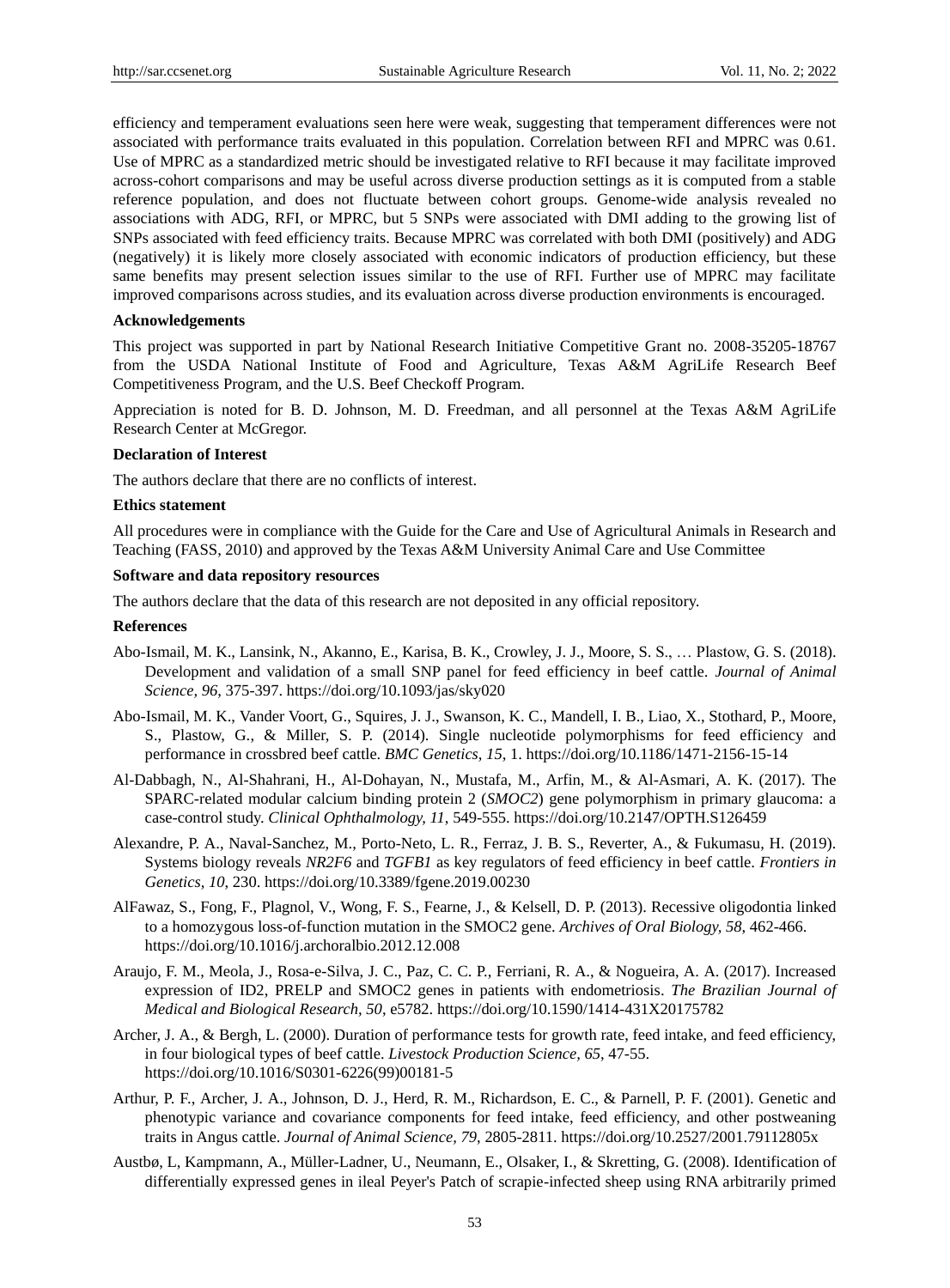PCR. *BMC Veterinary Research, 4*, 12. https://doi.org/10.1186/1746-6148-4-12

- Basarab, J. A., Price, M. A., Aalhus, J. L., Okine, E. K., Snelling, W. M., & Lyle, K. L. (2003). Residual feed intake and body composition in young growing cattle. *Canadian Journal of Animal Science, 83*, 189-204. https://doi.org/10.4141/A02-065
- Benjamini, Y., & Hochberg, Y. (1995). Controlling the false discovery rate: a practical and powerful approach to multiple testing. *Journal of the Royal Statistical Society Series B, 57*, 289-300. https://doi.org/10.1111/j.2517-6161.1995.tb02031.x
- Bolormaa, S., Hayes, B. J., Savin, K., Hawken, R., Barendse, W., Arthur, P. F., Herd, R. M., & Goddard, M. E. (2011). Genome-wide association studies for feedlot and growth traits in cattle. *Journal of Animal Science, 89*, 1684-1697. https://doi.org/10.2527/jas.2010-3079
- Café, L. M., Robinson, D. L., Ferguson, D. M., McIntyre, B. L., Geesink, G. H., & Greenwood, P. L. (2011). Cattle temperament: Persistence of assessments and associations with productivity, efficiency, carcass and meat quality traits. *Journal of Animal Science, 89*, 1452-1465. https://doi.org/10.2527/jas.2010-3304
- Crews, D. H. Jr. (2005). Genetics of feed utilization and national cattle evaluation: A review. *Genetics and Molecular Research, 4*, 152-165.
- Csépányi-Kömi, R., Sirokmány, G., Geiszt, M., & Ligeti, E. (2012). ARHGAP25, a novel Rac GTPase-activating protein, regulates phagocytosis in human neutrophilic granulocytes. *Blood, 119*, 573-582. https://doi.org/10.1182/blood-2010-12-324053
- Cusak, D. F., Kazanski, C. E., Hedgpeth, A., Chow, K., Cordeiro, A. L., Karpman, J., & Ryals, R. (2021). Reducing climate impacts of beef production: A synthesis of life cycle assessments across management systems and global regions. *Global Change Biology, 00*, 1-16. https://doi.org/10.1111/gcb.15509
- De Oliveira, P. S., Cesar, A. S. M., Nascimento do, M. L., Chaves, A. S., Tizioto, P. C., Tullio, R. R., … Regitano, L. C. A. (2014). Identification of genomic regions associated with feed efficiency in Nelore cattle. *BMC Genetics, 15*, 100. https://doi.org/10.1186/s12863-014-0100-0
- Duarte, D. A. S., Newbold, C. J., Detmann, E., Silva, F. F., Freitas, P. H. F., Veroneze, R., & Duarte, M. S. (2019). Genome-wide association studies pathway-based meta-analysis for residual feed intake in beef cattle. *Animal Genetics, 50*, 150-153. https://doi.org/10.1111/age.12761
- Elzo, M. A., Riley, D. G., Hansen, G. R., Johnson, D. D., Myer, R. O., Coleman, S. W., … Driver, J. D. (2009). Effect of breed composition on phenotypic residual feed intake and growth in Angus, Brahman, and Angus x Brahman crossbred cattle. *Journal of Animal Science, 87*, 3877-3886. https://doi.org/10.2527/jas.2008-1553
- FASS. (2010). *Guide for the Care and Use of Agricultural Animals in Research and Teaching* (3rd ed.). Federation of Animal Science Societies, Champaign, IL.
- Foley, P. A., Crosson, P., Lovett, D. K., Boland, T. M., O'Mara, F. P., & Kenny, D. A. (2011). Whole-farm systems modelling of greenhouse gas emissions from pastoral suckler beef cow production systems. *Agriculture Ecosystems & Environment, 142*, 222-230. https://doi.org/10.1016/j.agee.2011.05.010
- Funston, R. N., Summers, A. F., & Roberts, A. J. (2012). ALPHARMA beef cattle symposium: Implications of nutritional management for beef cow-calf systems. *Journal of Animal Science, 90*, 2301-2307. https://doi.org/10.2527/jas.2011-4568
- Gerarduzzi, C., Kumar, R. K., Trivedi, P., Ajay, A. K., Iyer, A., Boswell, S., Hutchinson, J. N., Waikar, S. S., & Vaidya, V. S. (2017). Silencing SMOC2 ameliorates kidney fibrosis by inhibiting fibroblast to myofibroblast transformation. *JCI Insight, 2*(8), 90299. https://doi.org/10.1172/jci.insight.90299
- Gilmour, A. R., Gogel, B. J., Cullis, B. R., & Thompson, R. (2009). *ASReml User Guide Release 3.0.* VSN International, Ltd., Hemel Hempstead, HP1 1ES, UK. Retrieved from https://www.vsni.co.uk
- Herd, R. M., & Bishop, S. C. (2000). Genetic variation in residual feed intake and its association with other production traits in British Hereford cattle. *Livestock Production Science, 63*, 111-119. https://doi.org/10.1016/S0301-6226(99)00122-0
- Hosono, K., Noda, S., Shimizu, A., Nakanishi, N., Ohtsubo, M., Shimizu, N., & Minoshima, S. (2010). YPEL5 protein of the YPEL gene family is involved in the cell cycle progression by interacting with two distinct proteins RanBPM and RanBP10. *Genomics, 96*, 102-11. https://doi.org/10.1016/j.ygeno.2010.05.003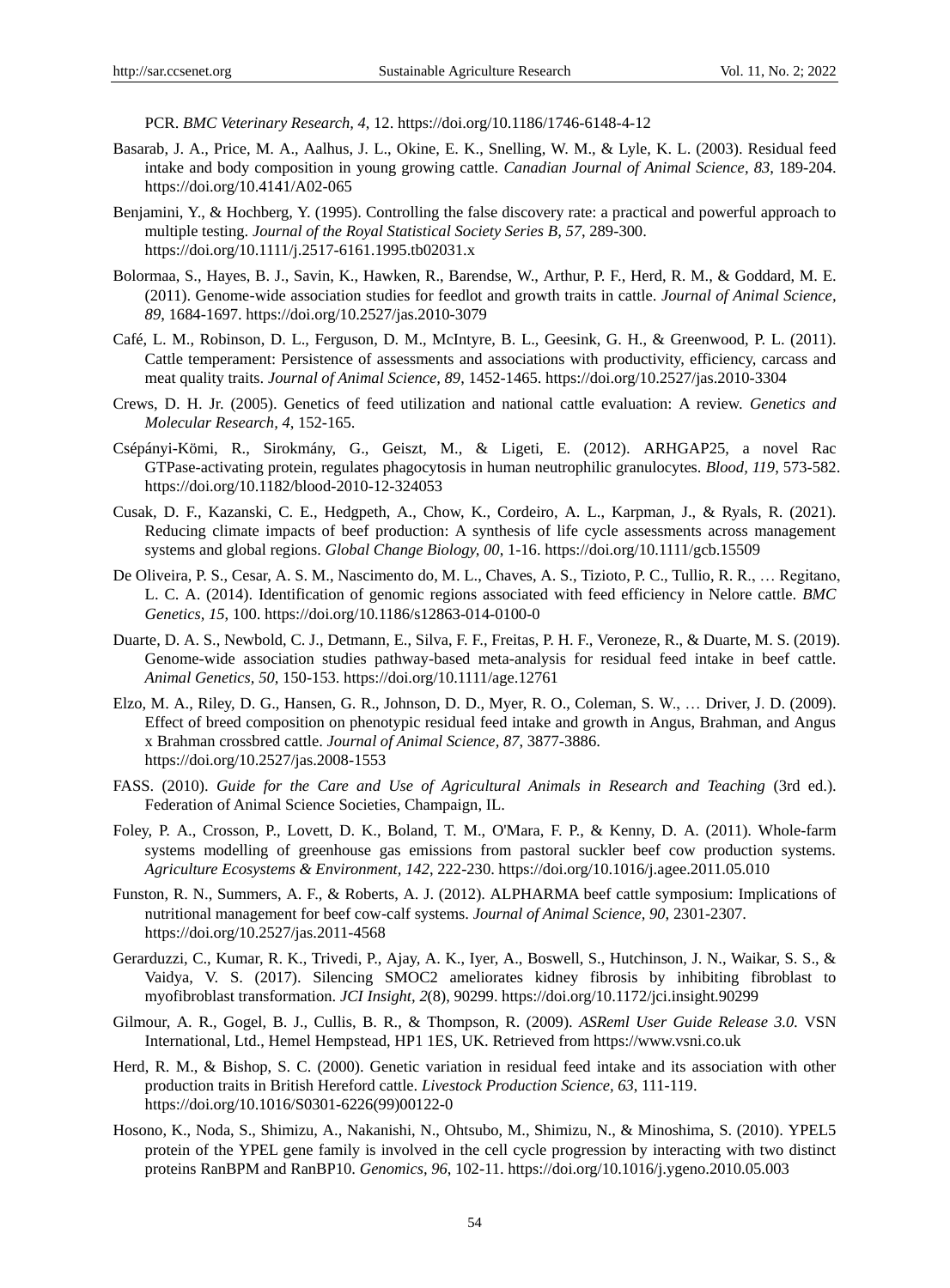- Hulsman Hanna, L. L., & Riley, D. G. (2014). Mapping genomic markers to closest feature using the R package Map2NCBI. *Livestock Science, 162*, 59-65. https://doi.org/10.1016/j.livsci.2014.01.019
- Hulsman Hanna, L. L., Garrick, D. J., Gill, C. A., Herring, A. D., Riggs, P. K., Miller, R. K., Sanders, J. O., & Riley, D. G. (2014). Genome-wide association study of temperament and tenderness using different Bayesian approaches in a Nellore-Angus crossbred population. *Livestock Science, 161*, 17-27. https://doi.org/10.1016/j.livsci.2013.12.012
- Jin, Y., Zhou, T., Geng, X., Liu, S., Chen, A., Yao, A., Jiang, C., Tan, S., Su, B., & Liu, Z. (2017). A genome-wide association study of heat stress-associated SNPs in catfish. *Animal Genetics, 48*, 233-236. https://doi.org/10.1111/age.12482
- Kim, S. H., Kim, S., Shin, Y., Lee, H. S., Jeon, M., Kim, S. O., Cho, S. W., Ruparel, N. B., & Song, J. S. (2016). Comparative gene expression analysis of the coronal pulp and apical pulp complex in human immature teeth. *Journal of Endodontics, 42*, 752-759. https://doi.org/10.1016/j.joen.2016.01.024
- Koch, R. M., Swiger, L. A., Chambers, D., & Gregory, K. E. (1963). Efficiency of feed use in beef cattle. *Journal of Animal Science, 22*, 486-494. https://doi.org/10.2527/jas1963.222486x
- Komarova, Y., De Groot, C. O., Grigoriev, I., Gouveia, S. M., Munteanu, E. L., Schober, J. M., … Akhmanova, A. (2009). Mammalian end binding proteins control persistent microtubule growth. *Journal of Cell Biology, 184*, 691-706. https://doi.org/10.1083/jcb.200807179
- Laugier, L., Frade, A. F., Ferreira, F. M., Baron, M. A., Teixeira, P. C., Cabantous, S., … Chevillard, C. (2017). Whole genome cardiac DNA methylation fingerprint and gene expression analysis provide new insights in the pathogenesis of chronic chagas disease cardiomyopathy. *Clinical Infectious Disease, 65*, 1103-1111. https://doi.org/10.1093/cid/cix506
- Li, L., Mauric, V., Zheng, J. F., Kang, S. U., Patil, S., Höger, H., & Lubec, G. (2010). Olfactory bulb proteins linked to olfactory memory in C57BL/6J mice. *Amino Acids, 39*, 871-886. https://doi.org/10.1007/s00726-010-0543-1
- Lu, D., Miller, S., Sargolzaei, M., Kelly, M., Vander Voot, G., Caldwell, T., Wang, Z., Plastow, G., & Moore, S. (2013). Genome-wide association analyses for growth and feed efficiency traits in beef cattle. *Journal Animal Science, 9*, 3612-3633. https://doi.org/10.2527/jas.2012-5716
- Maier, S., Paulsson, M., & Hartmann, U. (2008). The widely expressed extracellular matrix protein SMOC-2 promotes keratinocyte attachment and migration. *Experimental Cell Research, 314*, 2477-2487. https://doi.org/10.1016/j.yexcr.2008.05.020
- Marchant, T. W., Johnson, E. J., McTeir, L., Johnson, C. I., Gow, A., Liuti, T., … Schoenebeck, J. J. (2017). Canine brachycephaly is associated with a retrotransposon-mediated missplicing of *SMOC2*. *Current Biology, 27*, 1573-1584. https://doi.org/10.1016/j.cub.2017.04.057
- Márquez, G. C., Enns, R. M., Grosz, M. D., Alexander, L. J., & MacNeil, M. D. (2009). Quantitative trait loci with effects on feed efficiency traits in Hereford  $\times$  composite double backcross populations. *Animal Genetics, 40*, 986-988. https://doi.org/10.1111/j.1365-2052.2009.01946.x
- Matos Ceacero, T., Zerlotti Mercadante, M. E., Santos, J. N., Cyrillo, G., Carrilho Canesin, R., Bonilha, S. F. M., & Albuquerque, L. G. (2016). Phenotypic and genetic correlations of feed efficiency traits with growth and carcass traits in Nellore cattle selected for postweaning weight. *PLOS ONE, 11*(8), e01161366. https://doi.org/10.1371/journal.pone.0161366
- National Research Council (NRC). (1996). *Nutrient Requirements of Beef Cattle* (7th ed.). National Academy Press, Washington, DC.
- Nguyen, T. T. H., Doreau, M., Eugene, M., Corson, M. S., Garcia-Launay, F., Chesneau, G., & van der Werf, H. M. G. (2013). Effect of farming practices for greenhouse gas mitigation and subsequent alternative land use on environmental impacts of beef cattle production systems. *Animal, 7*(5), 860-869. https://doi.org/10.1017/S1751731112002200
- Nkrumah, J. D., Okine, E. K., Mathison, G. W., Schmid, K., Li, C., Basarab, J. A., … Moore, S. S. (2006). Relationships of feedlot feed efficiency, performance and feeding behavior with metabolic rate, methane production and energy partitioning in beef cattle. *Journal of Animal Science, 84*, 145-153. https://doi.org/10.2527/2006.841145x
- Nkrumah, J., Crews, D., Basarab, J., Price, M., Okine, E., Wang, Z., & Li, C. (2007). Genetic and phenotypic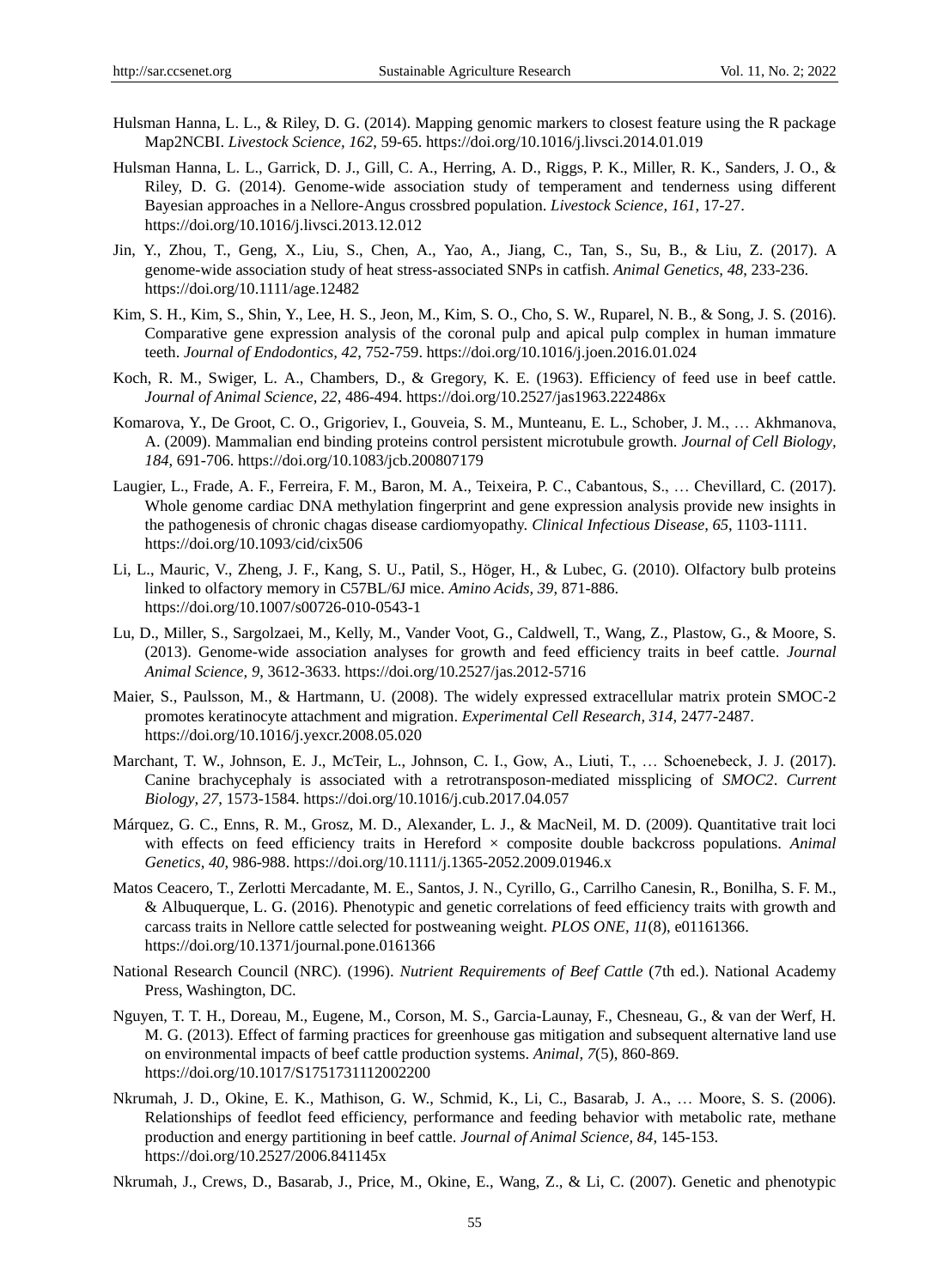relationships of feeding behavior and temperament with performance, feed efficiency, ultrasound, and carcass merit of beef cattle. *Journal of Animal Science, 85*, 2382-2390. https://doi.org/10.2527/jas.2006-657

- Olivieri, B. F., Mercadante, M. E. Z., Cyrillo, J. N. dS., Branc, R. H., Albuquerque, S. F. M. L. G., Silva, R. M. O., & Baldi, F. (2016). Genomic regions associated with feed efficiency indicator traits in an experimental Nellore cattle population. *PLoS ONE, 11*(10), e0164390. https://doi.org/10.1371/journal.pone.0164390
- Riley, D. G., Gill, C. A., Boldt, C. R., Funkhouser, R. R., Herring, A. D., Riggs, P. K., … Sanders, J. O. (2016). Crossbred *Bos indicus* steer temperament as yearlings and whole genome association of steer temperament as yearlings and calf temperament post-weaning. *Journal of Animal Science, 94*, 1408-1414. https://doi.org/10.2527/jas.2015-0041
- Riley, D. G., Miller, R. K., Nicholson, K. L., Gill, C. A., Herring, A. D., Riggs, P. K., Sawyer, J. E., Savell, J. W., & Sanders, J. O. (2019). Genome association of carcass and palatability traits from *Bos indicus-Bos taurus* crossbred steers within electrical stimulation status and correspondence with steer temperament 1. Carcass. *Livestock Science, 229*, 150-158. https://doi.org/10.1016/j.livsci.2019.09.021
- Riley, D. G., Welsh, T. H. Jr., Gill, C. A., Hulsman, L. L., Herring, A. D., Riggs, P. K., Sawyer, J. E., & Sanders, J. O. (2013). Whole genome association of SNP with newborn calf cannon bone length. *Livestock Science, 155*, 186-196. https://doi.org/10.1016/j.livsci.2013.05.022
- Rocnik, E. F., Liu, P., Sato, K., Walsh, K., & Vaziri, C. (2006). The novel SPARC family member SMOC-2 potentiates angiogenic growth factor activity. *Journal of Biological Chemistry, 281*, 22855-22864. https://doi.org/10.1074/jbc.M513463200
- Rolf, M. M., Taylor, J. F., Schnabel, R. D., McKay, S. D., McClure, M. C., Northcutt, S. L., Kerley, M. S., & Weaber, R. L. (2012). Genome-wide association analysis for feed efficiency in Angus cattle. *Animal Genetics*, 43, 367-374. https://doi.org/10.1111/j.1365-2052.2011.02273.x
- Rolfe, K. M., Snelling, W. M., Nielsen, M. K., Freetly, H. C., Ferrell, C. L., & Jenkins, T. G. (2011). Genetic and phenotypic parameter estimates for feed intake and other traits in growing beef cattle, and opportunities for selection. *Journal of Animal Science, 89*, 3452-3459. https://doi.org/10.2527/jas.2011-3961
- Roy, M., Kim, N., Kim, K., Chung, W. H., Achawanantakun, R., Sun, Y., & Wayne, R. (2013). Analysis of the canine brain transcriptome with an emphasis on the hypothalamus and cerebral cortex. *Mammalian Genome, 24*, 484-499. https://doi.org/10.1007/s00335-013-9480-0
- Saatchi, M., Beever, J. E., Decker, J. E., Faulkner, D. B., Freetly, H. C., Hansen, S. L., … Taylor, J. F. (2014). QTLs associated with dry matter intake, metabolic mid-test weight, growth and feed efficiency have little overlap across 4 beef cattle studies. *BMC Genomics, 15*, 1004. https://doi.org/10.1186/1471-2164-15-1004
- Santana, M. H. A., Utsunomiya, Y. T., Neves, H. H. R., Gomes, R. C., Garcia, J. F., Fukumasu, H., … Ferraz, J. B. S. (2014). Genome-wide association analysis of feed intake and residual feed intake in Nellore cattle. *BMC Genetics, 15*, 21. https://doi.org/10.1186/1471-2156-15-21
- Seabury, C. M., Oldeschulte, D. L., Saatchi, M., Beever, J. E., Decker, J. E., Halley, Y. A., … Taylor, J. F. (2017). Genome-wide association study for feed efficiency and growth traits in U.S. beef cattle. *BMC Genomics, 18*, 386. https://doi.org/10.1186/s12864-017-3754-y
- Sherman, E. L., Nkrumah, J. D., Li, C., Bartusiak, R., Murdoch, B., & Moore, S. S. (2009). Fine mapping quantitative trait loci for feed intake and feed efficiency in beef cattle. *Journal of Animal Science, 87*, 37-45. https://doi.org/10.2527/jas.2008-0876
- Stackhouse-Lawson, K. R., Rotz, C. A., Oltjen, J. W., & Mitlöehner, F. M. (2012). Carbon footprint and ammonia emissions of California beef production systems. *Journal of Animal Science, 90*, 4641-4655. https://doi.org/10.2527/jas.2011-4653
- Su, L. K., & Qi, Y. (2001). Characterization of human MAPRE genes and their proteins. *Genomics, 71*, 142-149. https://doi.org/10.1006/geno.2000.6428
- Tolleson, M. W., Gill, C. A., Herring, A. D., Riggs, P. K., Sawyer, J. E., Sanders, J. O., & Riley, D. G. (2017). Association of udder traits with single nucleotide polymorphisms in crossbred *Bos indicus-Bos taurus* cows. *Journal of Animal Science, 95*, 2399-2407. https://doi.org/10.2527/jas.2017.1475
- Vannahme, C., Gösling, S., Paulsson, M., Maurer, P., & Hartmann, U. (2003). Characterization of SMOC-2, a modular extracellular calcium-binding protein. *Biochemical Journal, 373*, 805-814. https://doi.org/10.1042/bj20030532